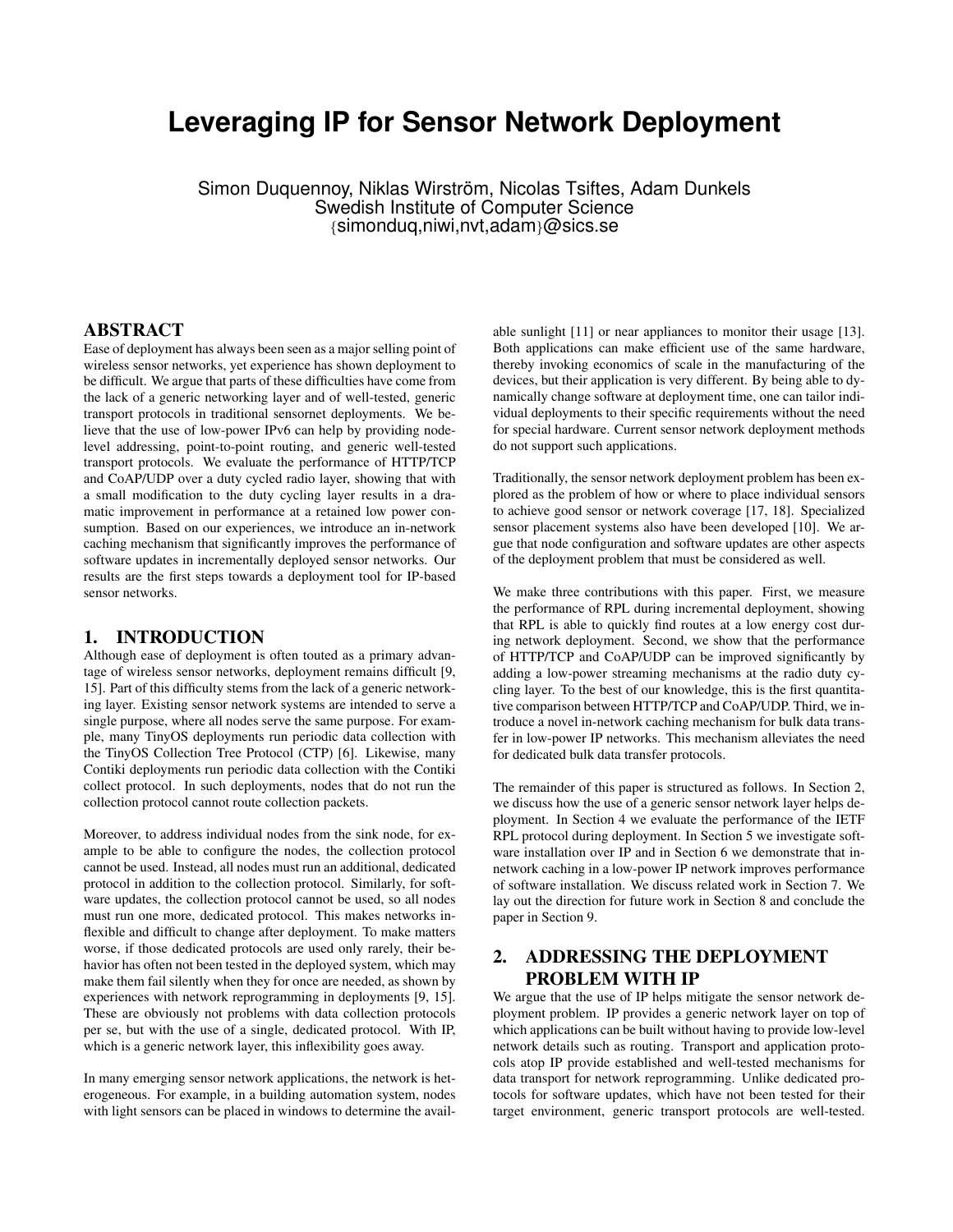Should the transport layer not work in a particular deployment, the network fails immediately instead of failing silently when the network needs to be updated.

IP allows individual nodes to be addressed. During deployment, this can be leveraged to configure nodes individually. This is needed to set node-specific configuration parameters, and is particularly useful for heterogeneous deployments. By using an IP routing protocol, nodes can be addressed even without the entire network being deployed. This allows nodes to be assigned roles and given configuration parameters in parallel with the network being deployed.

IP has a generic network layer that is shared by all nodes. Such a layer allows applications to be deployed on only a few nodes, without requiring the other ones to participate in the application. This is in contrast to pure data collection protocols such as CTP and Contiki collect, which require all nodes to participate in the data collection network. Allowing nodes to run different applications, yet collaborate to forward packets, is useful both for heterogeneous deployments and during the deployment phase, when only a subset of all nodes have been programmed with their applications.

IP provides generic transport layers as well. For network reprogramming, the IP architecture provides two alternatives: the TCP and UDP transport protocols. TCP provides a reliable stream service that can be used to transmit binaries to network nodes. But TCP is known to have throughput issues in wireless networks due to path losses being interpreted as congestion. Recently, new dedicated protocols for low-power IP have been developed, such as the CoAP protocol [12]. CoAP provides lightweight RESTful interactions in constrained environment. It runs over UDP, and provides a bulk data transfer mechanism. It performs its own loss detection and retransmission to avoid falling into the same problems as TCP.

## 3. EXPERIMENTAL SETUP

To support our case, we present the performance of a set of deployment scenarios over low-power IP. We use the Contiki operating system which provides an IPv6 implementation [5]. To be able to perform controlled experiments, we use the Contiki simulation environment for our measurements. The Contiki simulation environment consists of the Cooja network simulator and the MSPsim node-level emulator. Cooja is able to simulate independent random losses. The MSPsim emulator provides a cycle-accurate emulation of the individual nodes, including the radio transceiver, allowing faithful emulation of timing-sensitive radio duty cycling protocols. The motes software used in the simulation is a ready-to-use msp430 binary file including Contiki, the uIPv6 stack and ContikiRPL.

At the network layer, we use the IETF RPL protocol [16, 14]. The RPL protocol builds a directed acyclic graph through which packets can be efficiently routed to sink nodes. Although RPL is designed to primarily be an efficient many-to-one data collection protocol, it also supports any-to-any traffic. From the sink, RPL builds routes to nodes inside the network. These routes are used to distribute software to nodes in the network.

We use the ContikiMAC radio duty cycling protocol [3] because of its energy efficiency: ContikiMAC has an idle duty cycle below 1%. To study the energy consumption, we use Contiki's built-in power profiler [4], which measures the time during which individual components are turned on. We use the radio on-time as a proxy for energy consumption, partly because the radio transceiver is the



Figure 1: The time between node boots up and until it becomes part of the routing graph. The x-axis shows the number of hops from sink.



Figure 2: The radio duty cycle of the RPL nodes in Figure 1.

most power-demanding component in typical motes, and partly because it enables quantitative comparisons of our energy results with those of others who may not use the same hardware platform as we do. In the following sections, all figures show the mean and standard deviation of results gathered over 10 simulations.

## 4. INCREMENTAL NETWORK DEPLOYMENT WITH RPL

We first measure the ability for low-power IP to address individual nodes during deployment. To investigate the performance of RPL under different deployment scenarios, we run a set of simulations based on three setups: incremental deployment starting with the sink node (*sink-first*), incremental deployment starting with the node farthest from the sink (*sink-last*), and random deployment (*random*) starting with the sink. In all three cases, nodes are deployed on a line, and each node can hear only its two immediate neighbors. Nodes are deployed at a rate of one node each 30 seconds.

We measure the time passed before new nodes are incorporated in the routing graph, and the energy consumption per node during the first 8 minutes after the first node was deployed. The reason for this long duration is to let the RPL control traffic settle down. Figure 1 shows the results for the three different deployment orders. We use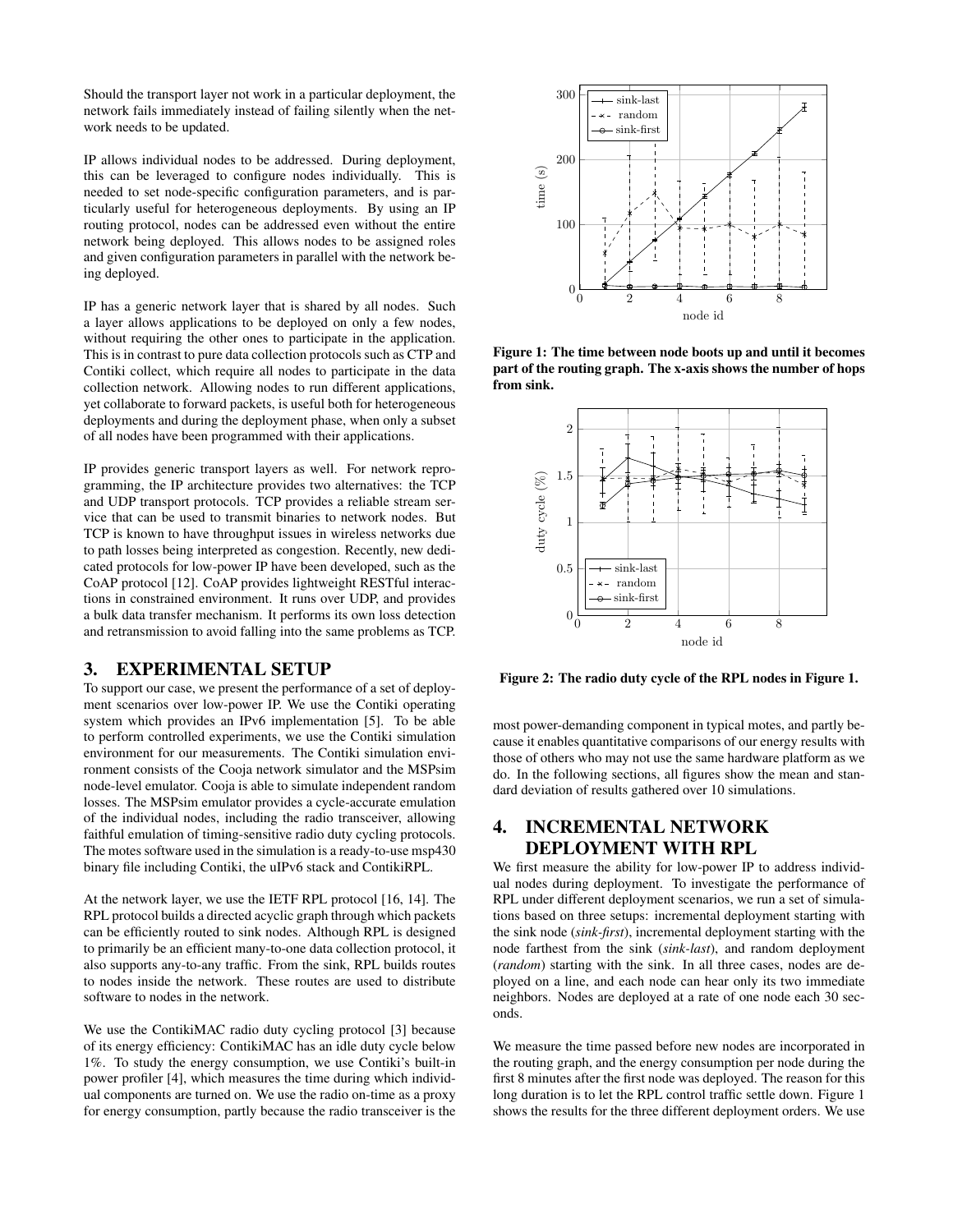default values for all RPL parameters, except for parameter *Imin* which is set to approximately 4 s, instead of the default value of 8 ms. *Imin* determines a upper bound for how frequent RPL nodes will broadcast routing information; a value of a few milliseconds is not suitable for use with a duty-cycled radio. Additionally, new nodes send RPL neighbor discovery (DIS) messages each minute until they obtain a parent. In these experiments, we use a 15% link loss rate.

Figure 1 shows the time it takes for each node to be incorporated into the RPL routing graph. The time is measured per node, from the moment the node is deployed and powered on, until it receives a parent in the routing graph. The result is intuitive: the sink-last case shows the highest latency because no nodes will obtain connectivity until the last node has finally been deployed. The sink-first case shows the lowest latency because when a node is deployed, it can be immediately incorporated into the routing graph because one of its neighbors is already connected. The difference in connection times between two neighboring nodes in the sink-last scenario is 33.9 s. Discounting the 30 s deployment interval yields a duration of 3.9 s. In the sink-first scenario, this duration is just 0.4 s because nodes receive routing information from candidate parents immediately after sending out the first DIS message.

Figure 2 shows the measured radio duty cycle for the three different scenarios. We see that the duty cycle is low (around 1.5%) and although the duty cycle is relatively constant across the three scenarios, the duty cycle for the sink-last case exhibits a linear behavior that peaks at node 2. This is due to the increased control traffic resulting from the incremental deployment of nodes with no connection to a routing graph. Such nodes send more frequent DIS messages than nodes that are part of a routing graph, resulting in a slightly higher power consumption. Node 1 has only one neighbor (node 2), and is less affected by such traffic than the others are.

## 5. SOFTWARE INSTALLATION OVER LOW-POWER IP

We now turn to investigating the performance of software updates in low-power IP networks. In traditional sensor networks, software updates have been distributed by using full-network flooding protocols such as Deluge. In the next section, we look into how such behavior can be achieved in the IP architecture, whereas in this section, we establish a baseline for software updates transmitted in a point-to-point fashion. We set up a system where an application server holds software that the nodes can request.

We use both UDP and TCP, the two main transport layer protocols of the IP protocol stack. Control commands are sent using CoAP, whilst the actual download of the application is done either using CoAP or TCP. In the first case, we use CoAP chunked traffic: the node requests consecutively every single chunk of the file. In the second case, the node opens a TCP connection to the application server and downloads the file. The node advertises a window of a single segment, which allows for a low-footprint TCP implementation and avoids the well-known problems of TCP over wireless links. In both cases, every part of the file (either CoAP chunk or TCP segment) is sent and acknowledged one by one, having each the maximum size that can fit a 802.15.4 frame.

Our duty-cycling protocol, ContikiMAC, is a sender-initiated protocol in which every node periodically checks the channel for traffic (by default every 125 ms). When a node needs to send a packet, it repeatedly sends it until it gets a link-layer acknowledgment from the receiver. To save more energy, the sender remembers the timing of successful transmissions towards each of its neighbors, and uses this information to synchronize future transmissions with the receiver's duty-cycling phase.

To accelerate multi-hop data forwarding, we add a mechanism in which the duty cycling behaves differently in periods identified as *busy*. Every time a node sends or transmits a packet, it triggers a timer and switches to busy mode. The busy mode terminates when the timer expires. We use a default timer duration of 1 second, which means that the node is in a busy period if it handled some traffic in the last second. During busy periods, we propose two optimizations called streaming and snooping. This results in three possible behaviors:

Default Do not adapt to busy periods;

- Streaming Keep the radio on during busy periods. The synchronization on the sender is disabled;
- Snooping Increase the channel check frequency by a factor of 8 (64 cycles per second). The synchronization on the sender is disabled as well.

Figure 3 shows the time and energy spent when installing an application on a node depending on the size of the executable file. The node is located 4 wireless hops from the application server. The completion time and radio on-time are measured from the user's request to install a new code to the final notification confirming that the process The completion time includes the download and the installation of the application. The overall cost is almost linear since the download of the executable is from far the most demanding operation regarding time and energy. Both snooping and streaming mechanisms allow for a substantial acceleration of the process, from more than 150 s to less than 50 s in the case of 12800 bytes files. Regarding radio on-time, streaming is much more demanding than snooping, which is almost as energy-efficient as default duty cycling.

Figure 4 shows time and energy versus the number of wireless hops from the node to the application server, for a 800 bytes executable file (the size of a simple hello-world elf file for Contiki). We use a loss rate of 5 %. Note that every node in the path have no other task than packets forwarding. This operation that can be handled by any IPv6-ready entity, independently of our deployment architecture. Since CoAP chunks mode handles end-to-end retransmissions, all the simulations ended with a successful data download and installation.

Figure 5 compares TCP with CoAP chunks with 4 hops, a 800 bytes file and a loss rate of 5 %. In all configuration, both protocols provide similar results in time and energy. This is because in both cases, bulk data transfer is handled in a chunk-per-chunk manner. Here again, snooping and streaming provide fast operation (around 67 % faster than default), whilst default and snooping are the less energy consuming solutions (81 % more efficient than streaming). In all our experiments, snooping presents an interesting trade-off between performances and energy. This shows that current standard solutions can be used for data transfer over duty-cycled networks, but can be improved significantly by adaptations made at the MAC layer.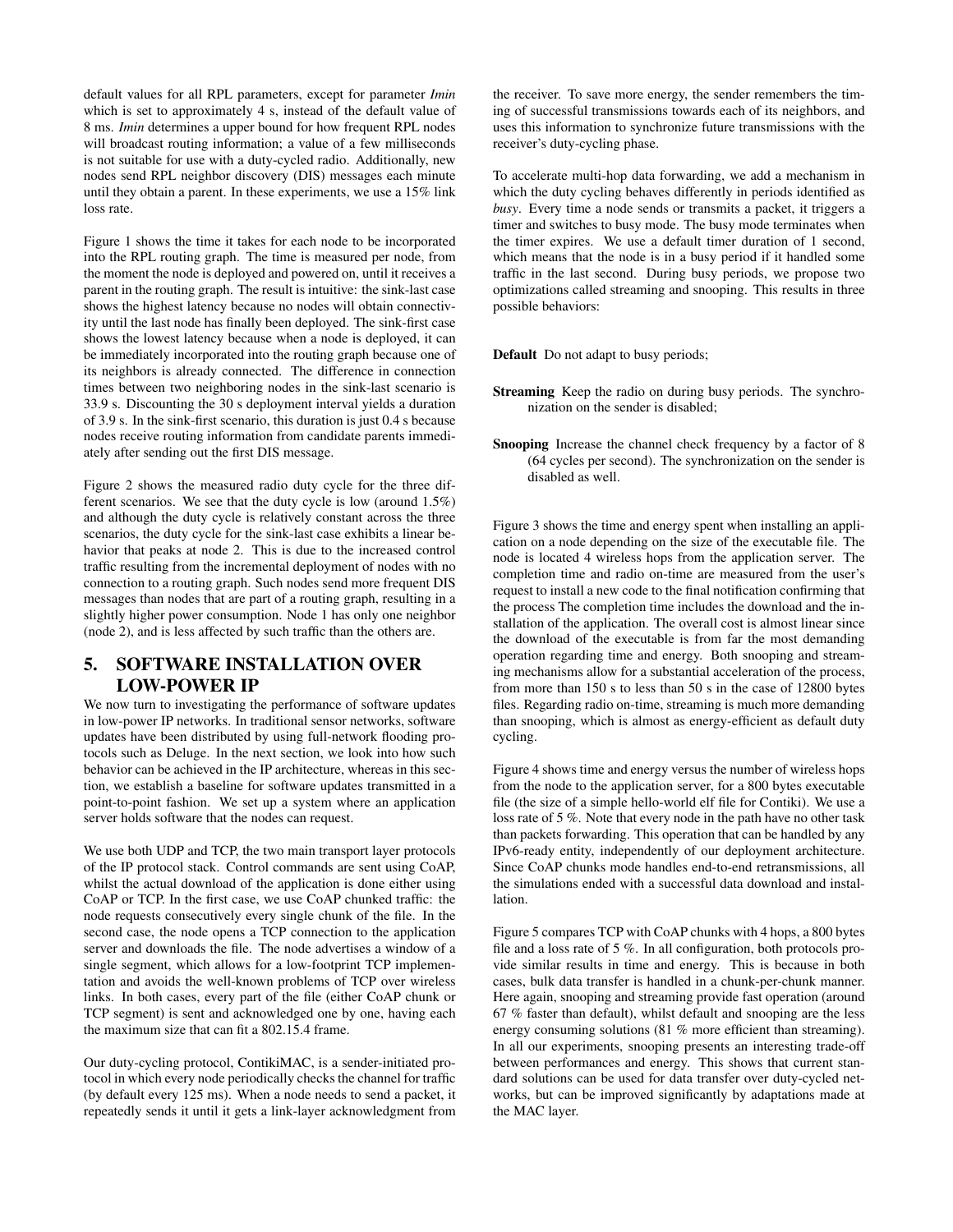

Figure 3: Time and energy as a function of file size over 4 hops. Both time and energy grow linearly with the file size.



Figure 4: Time and energy as a function of the number of hops with 5% per-hop loss. Both CoAP and TCP-based approaches work well in a lossy environment. The default duty cycling mechanism is the slowest while streaming provides the highest energy consumption. Snooping arguably presents the best time-energy trade-off.

## 6. EXPLOITING IN-NETWORK DATA CACHING

During network configuration, a substantial amount of data might need to be transmitted before the network becomes fully functioning. Several flooding protocols have been proposed for efficient dissemination of data in a network [8, 7]. The aim of these protocols is to deliver the same information to all nodes in the network. Instead of proposing a new dedicated bulk data flooding protocol, we investigate how existing standardized protocols can be used to improve dissemination efficiency.

We evaluate two different application uploading strategies using CoAP. One strategy lets all nodes download the application only from the sink, as in the experiments in Section 5, while the other lets nodes store the application to secondary storage once it has been downloaded, and set up a CoAP server to let other nodes download the application from it. The sink then sends a message to a newly deployed node, specifying which host it should download the application from. This strategy selects the physically nearest node. Both strategies will initiate an application uploading to a new node only if the previous node has completed. We evaluate both strategies using the sink-first, and sink-last deployment scenarios from Section 4. The size of the application is 800 bytes, and we use a packet loss rate of 15 %.

Figure 6 (a) shows the time it takes for each node to complete the download of an application. The time is measured from the moment the node is powered on, and, as in Section 5, until the server has been notified that the download is complete. In the sink-first case, the two strategies yield similar completion times for nodes of lower number of hops from the sink, but the curves diverge for nodes farther away. This is intuitive because, in the no-caching case, the download times increase at least linear with the number of hops, whereas in the caching case, the download times are constant for all hops (disregarding the upload-initiation and completion-notification messages).

For the sink-last case, completion times are similar for nodes far away from the sink, and converge for nodes closer to the sink. This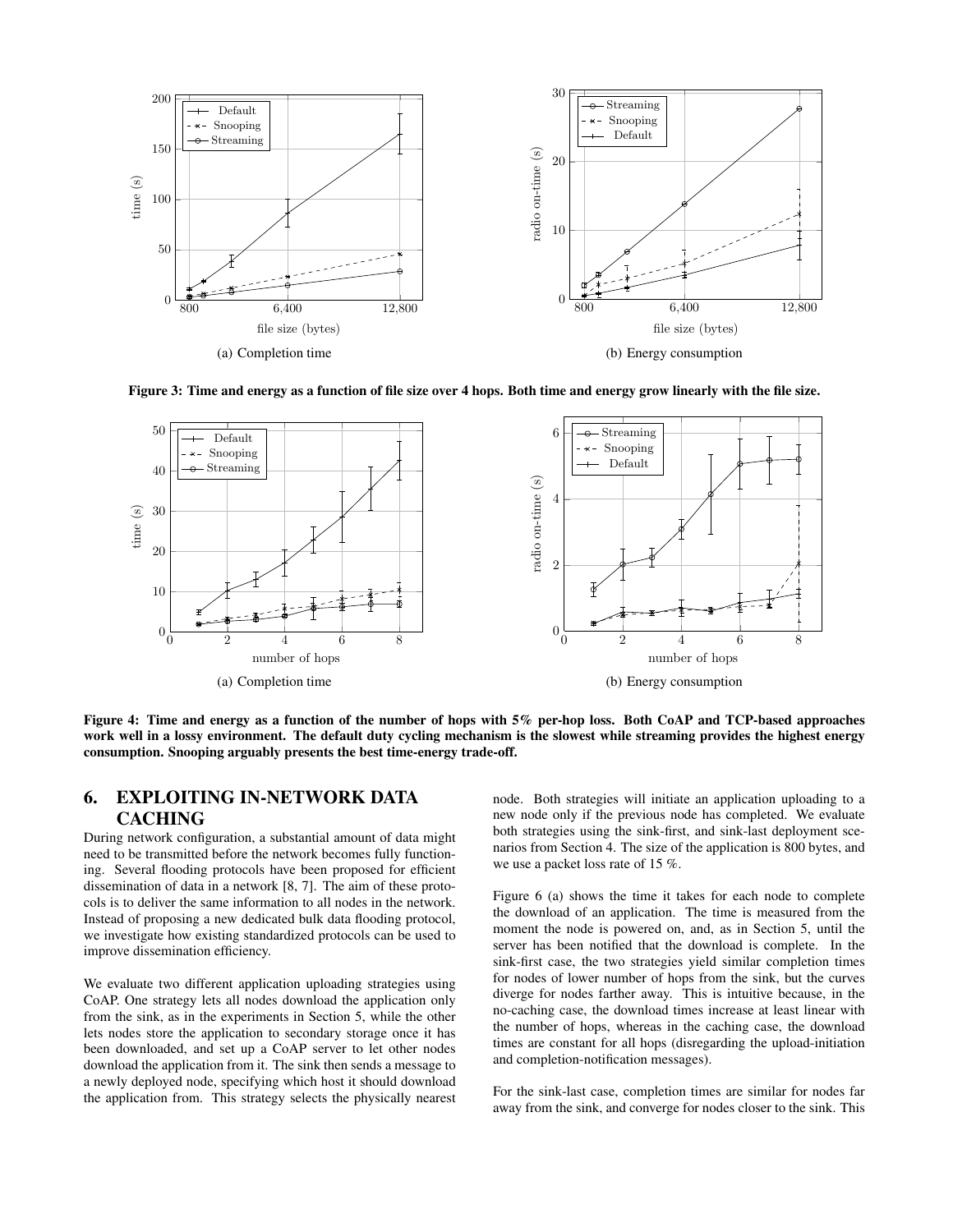

Figure 5: Comparing TCP with CoAP chunks. Both protocols provide similar results.



Figure 6: In-network data caching reduces both installation time and energy consumption.

is a result of that nodes do not start a download until all earlier deployed nodes have completed their downloads, and because no node has connectivity to the sink until the last node is deployed. In this case, it is clear that one could much faster obtain a partially working network using a smarter algorithm for selecting the order in which nodes should start downloading.

Figure 6 (b) shows the energy consumption of the experiments. The plots for the two no-caching scenarios are similar. The plot for the sink-last case is shifted upwards in relation to that of the sink-first case, with an amount corresponding to the extra cost of waiting until the last node is deployed before starting the download. Similarly, in the caching case, comparing the consumption of the one hop nodes in the sink-first and sink-last cases, an similar shift is found. In the sink-first case, the average radio-on time is 8.7 s for the caching case, and 20.0 s no-caching case. In other words, innetwork caching uses only 43.5% of the energy needed for the nocaching case. In the sink-last case, caching needs approximately 70% of the energy (average radio-on times are 21.7 s and 15.1 s, respectively).

#### 7. RELATED WORK

Traditionally, the sensor network deployment problem has been explored as the problem of how to place sensors to achieve a good sensor coverage [17], to achieve a good network coverage [18], or as being tailored to a specific application [10]. Similarly, many methods to reprogram a network of deployed nodes exist [2, 8, 7].

Beutel et al. [1] propose the use of a secondary network, a socalled deployment support network, to solve parts of the deployment problem. The deployment support network enables statistics gathering, and is intended to be used in the prototyping phase. In the prototype by Beutel et al., Bluetooth was used as the secondary network. By contrast., we aim at assisting deployments of the final deployment, not only during the prototyping phase.

The problem of software updates has been thoroughly studied. Protocols such as Deluge [8] allow binaries to be transported across the network. On the nodes, different ways to install the binary has been investigated [2]. We present a viewpoint that is opposed to much of this work: we argue that software updates should not be done using dedicated and specialized protocols but that generic protocols